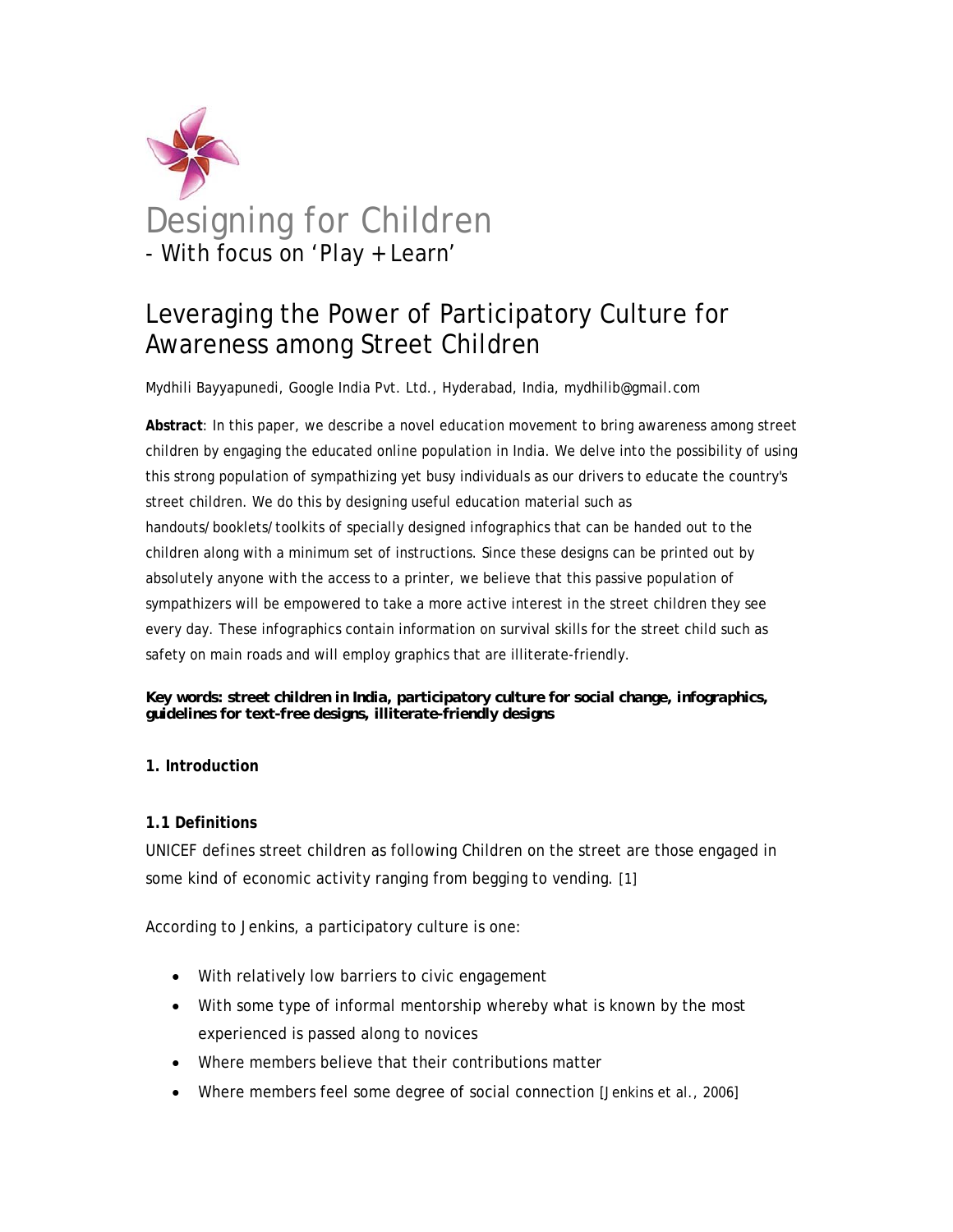#### **1.2 The Context**

With 18 million children on the streets, India stands first on the list of largest population of street children in the world [2]. Metros such as Mumbai, Delhi and Calcutta each have about 100,000 children living on the city streets. The reality is that street children are one the fastest growing populations in urban India.

There is another reality to India. A reality filled with such hope that it seems like a conundrum to the above. India also is one of the fastest growing economies in the world. A big part of the Indian population that is both causing and benefiting from this growth is online. There are about 36 million active internet users in urban India [3].

Even more interesting is that both of these groups run into each other on an everyday basis. Their 'interactions' usually happen at traffic signals or busy streets and involves emotions such as sympathy, anger, frustration along with an urge to help. However, this urge to help is either falsely satiated by sparing a couple of rupees and is most times simply forgotten.

# **1.3 Making the Connection**

Enter Participatory culture - "... (a culture) in which members believe their contributions matter, and feel some degree of social connection with one another…"[Jenkins et al., 2006] In other words, Participatory Culture is about (and not limited to) collaboratively generating ideas and disseminating them to a group of creatively driven individuals who are not necessarily experts in the concerned field.

One of the many possibilities of Participatory Culture is civic engagement and social change. The rate at which connections happen, projects collaboratively innovated, strangers self-organize, execute and report back is phenomenal while making the entire process more organized. If the power of participatory culture can bring political change and generate knowledge repositories that were earlier unknown to humankind (Wikipedia) it can also be effectively used to help be part of the answer, if not the full solution, for some of the pressing social problems we have today and moves people to think about being part of a more responsible society.

Given that India has begun to experience the power of Online Media along with the rest of the world, this is a good time to introduce the active online Indian population to the possibilities of social change that they can create and influence through Participatory Culture.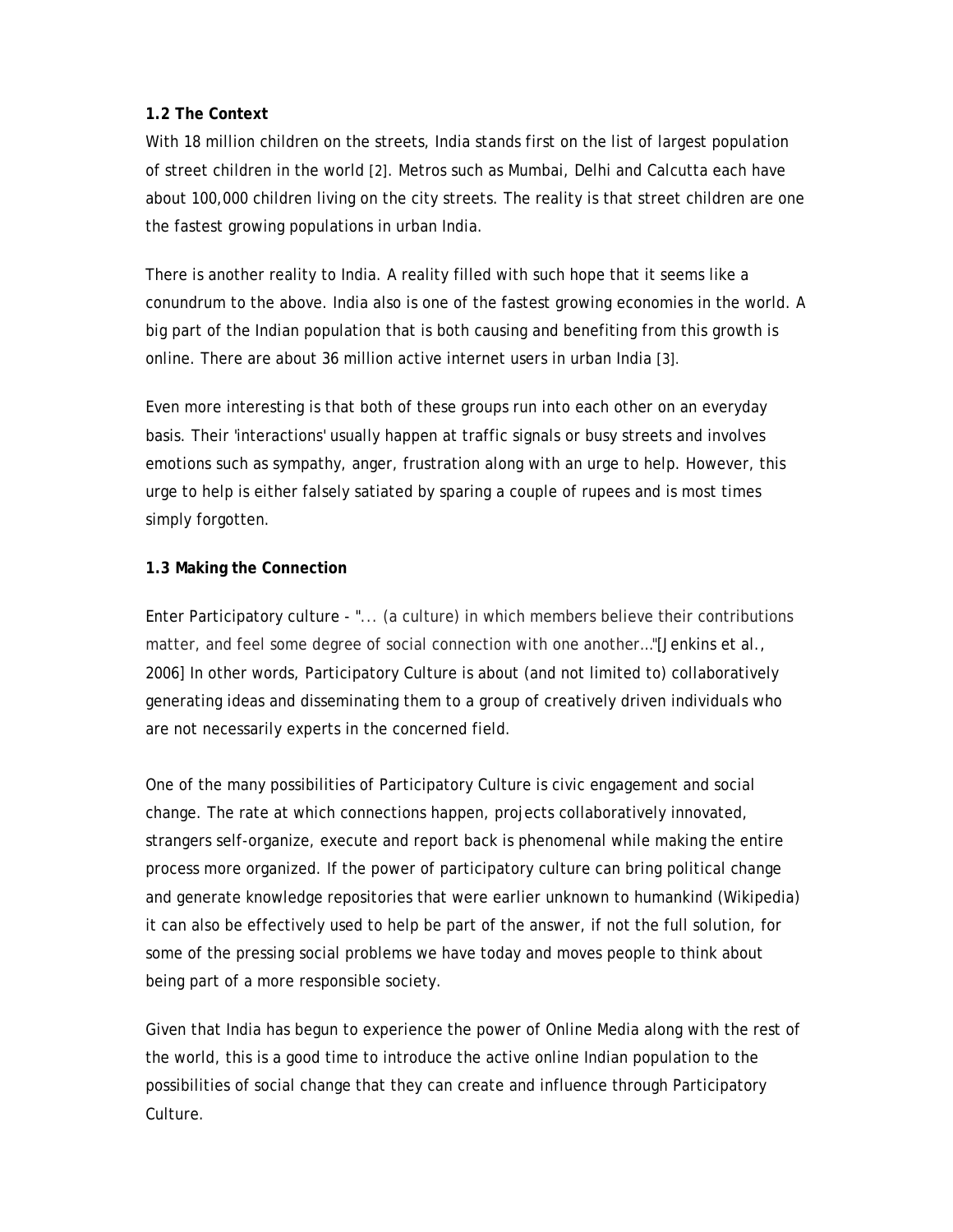The contribution of this paper is two-fold: One is to explore the possibility of illiteratefriendly infographics that can be distributed to street children along with minimum or no instructions through iterative user-centered design process. Secondly, design of a system which leverages participatory culture to disseminate these designs to the children on the street in a sustainable and scalable fashion is discussed.

# **2. The design Process**

Below is the Design Process we planned.



Figure 1. Design Process and current status.

An iterative user-centered design process was followed in designing the infographics. The first step to which was reviewing existing research.

# **2.1 Related Work**

While there has been some research around designing user interfaces for illiterates in the field of Human Computer Interaction [Medhi et al., 2009] there has not been much research around information design for illiterates outside of the domain of technology or computer interaction. It is safe to say that there has been little to no research around designing information for children on the street. That said, there are projects that combine textfree designs and instructions which focus on play and learn [4] and design explorations in using technology to help adolescents make safe-sex choices [Duveskog et al., 2009]. There are also a number of books and computer software around nonverbal communication strategies for children with special needs [5]. However, these are not directly adaptable for the child on the street since the visuals do not represent a street child's environment.

# **2.2 Interactions with children at 'Thara'**

Given this, we had very little prior research to go on. So, we decided to go to our end users - the children. We visited an orphanage named Thara [6] in Secunderabad, Andhra Pradesh that fostered kids that have been orphaned, abandoned or are runaways. These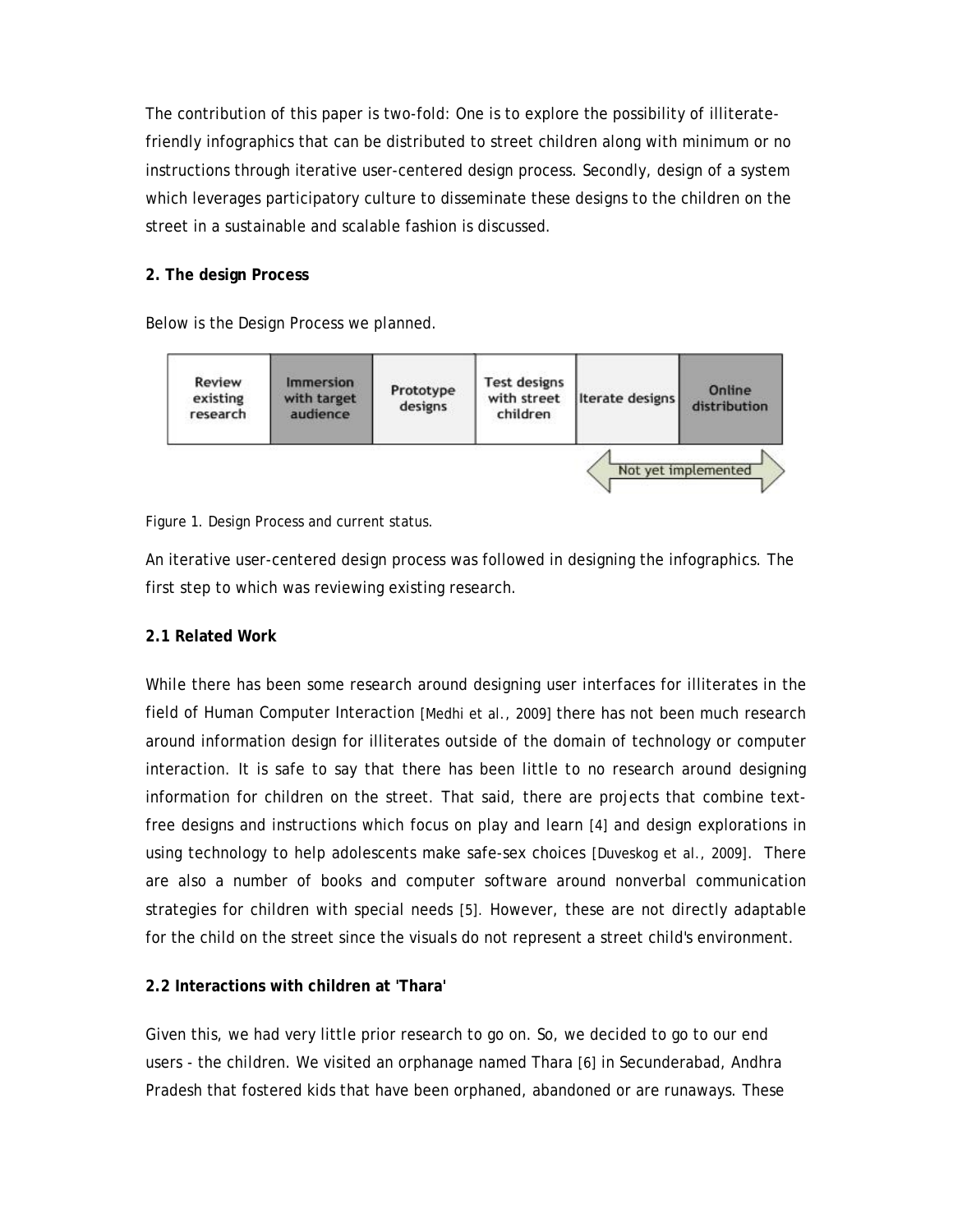children were taken off the streets and railway stations and given shelter at the home. This was an all boys home where they are provided shelter and some basic survivalnecessary reading and writing skills.

Once our target sample of audience was identified, we spent time interacting with the kids to better understand their background, abilities in terms of education, cognition and knowledge. We also spoke to their caregivers and other players in their ecosystem who have knowledge based on their day-to-day interactions with the children. Following this, we ran a participatory design session with the children and asked them to draw images on street safety. We used the design language that the kids provided us in our final prototypes. This is explained in detail below.

The children at the orphanage were told about a fictional 4 year old kid named Raju. They were told that since 'Raju' had no one who takes care of him, he lived on the streets. The children were asked to give Raju advice on how he can survive on the streets through drawings, especially on how he can cross main roads. The kids came up with drawings and or wrote down instructions for 'Raju' on crossing the road. We then took these drawings and designed infographics that incorporated their messages to 'Raju.'

Also from conversations with foster home caregivers, volunteers working with children and the children themselves, we realized that the children understood numbers; count and money differently. While money's value is something that they understand - count and number wasn't something these children understood easily. So for the younger children (ages 3-5) we came up with an infographic that is entirely text-free and forms relation between money, count and number.

We also decided to design an infographic that helps children learn through drawing, thus introducing an element of play. Instead of providing them with conventional methods of drawing, we created an infographic that has part of the image and allowed the child to fill out the rest.

Once the designs were ready, we went back to the orphanage and tested the prototype infographics with the children to check they are intelligible. We present our findings under 'Insight' section.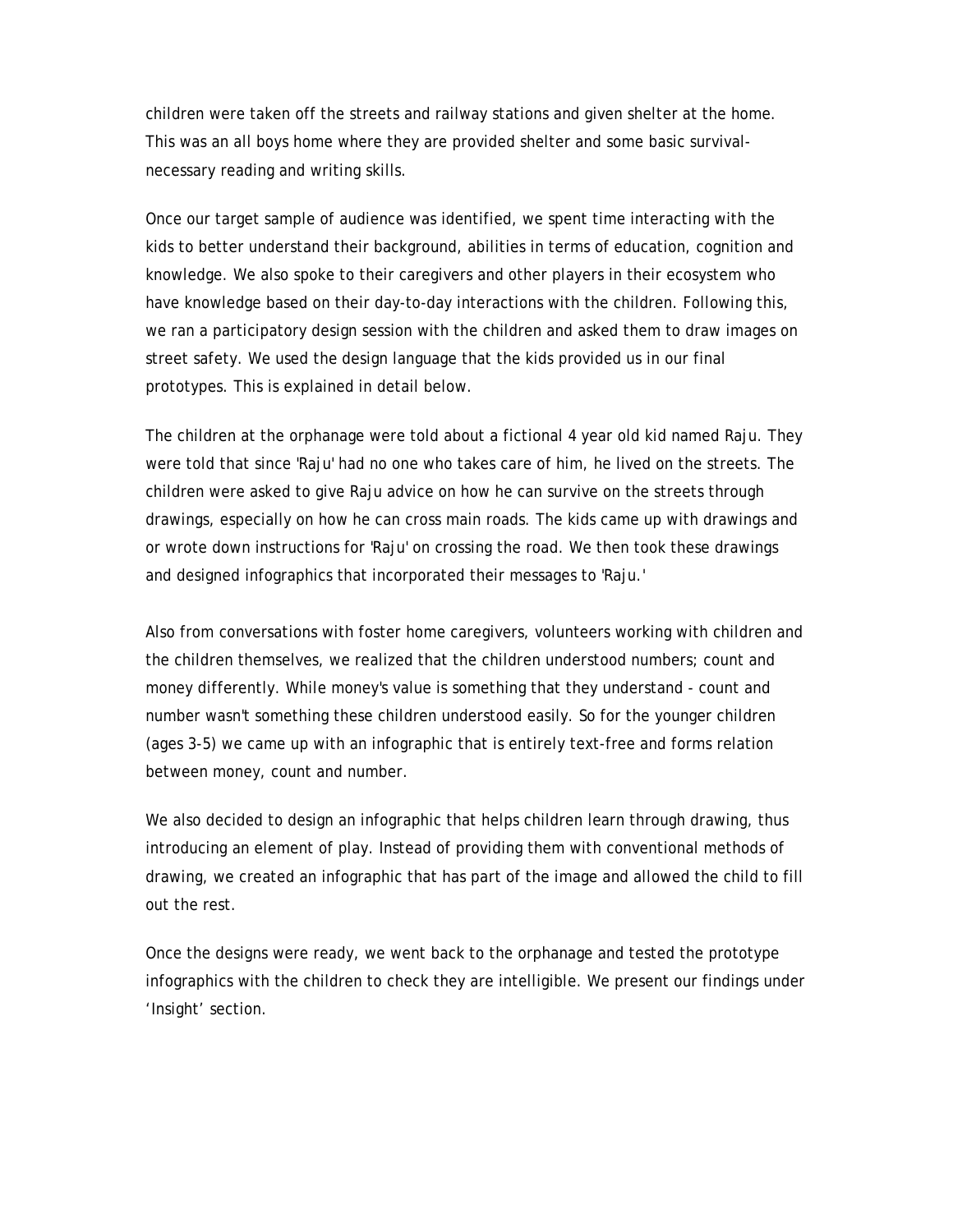#### **2.3 The deployment process**

Now that the final prototypes are ready, they are ready for distribution through social media platforms. The PDFs will come with instructions on how to print and distribute to children. The infographics will be under the 'Attribution-Noncommercial-Share Alike' Creative Commons license [7] so that others (designers or non-designers alike) can adapt them to suit the needs of their locality.

The audience will also have the choice to learn more about the problem of street children in India and to be cognizant of other ways of helping street children. We also plan to encourage Participatory Design by allowing designers and non-designers alike to submit contributions and feedback. This will give the community a sense of social connection with one another.

# **3. Insights**

# **3.1 Insights from Children on the infographics**

• Misinterpreted: We found that the children especially the younger ones started to get confused because of the image perspective. A 4-year old kid assumed that the boy in the image was standing on top of a car while in the image he was next to the car. This was because the cognitive ability to understand image perspectives doesn't completely set in at this age. Based on this we made changes to the image as follows



Before and the contract of the contract of the contract of the contract of the contract of the contract of the contract of the contract of the contract of the contract of the contract of the contract of the contract of the



• Imagination can takeover: Children are extremely imaginative. It is important to be cautious of this and to use it to one's advantage. We presented to the children the following images in a comic strip format as follows. The children started to weave some very colorful stories. In this process, they missed a few things that the images were trying to communicate.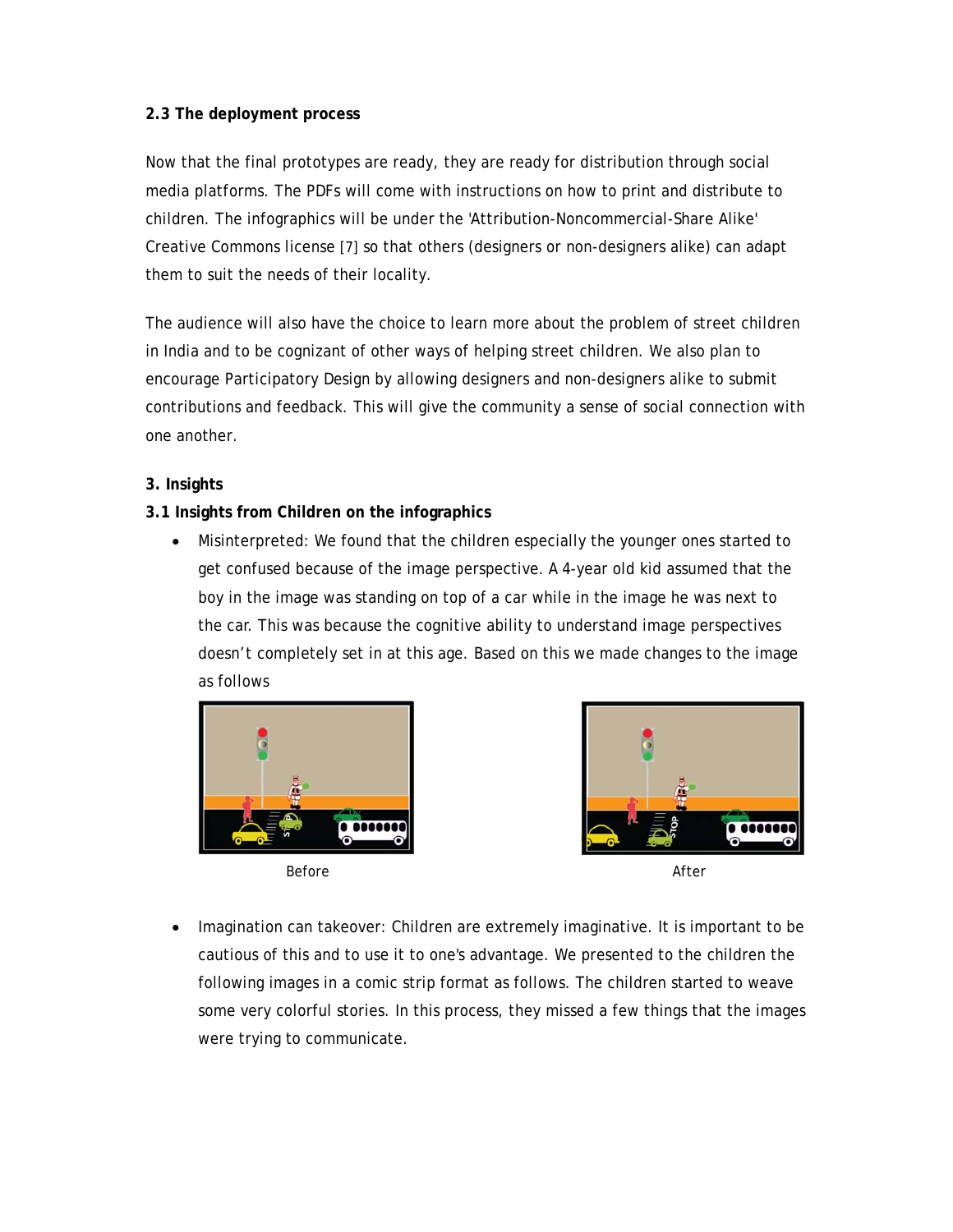

.<br>బ్రాల్ ఎక్ర రంగులో ఉన్నప్పుడు మాత్రవే .<br>प्रसन्न प्रसन्न अलाम देश भी हो तथा ही कड़का पाद करतम d when the signal is red



.<br>కోర్టు పై రక్షి ఉన్నప్పురు పెద్దవారికోని కోర్టు రాటాకి .<br>बाह्य में अगर बहुत ट्रेफिक हो वही की मद्या मांगे  $-1888$  =  $-1888$ 



सहक ये चाहते वक्त हैफिक के इल्हा सरक में जाओ





- Text doesn't deter a child from picking up an infographic: In fact it makes them curious. The younger children (3-5 yr olds) were very much fascinated with the pictures and the elder ones to read the text for them while some of them completely ignored the text that was there. The older children who could read to an extent read the images to better understand the images. When asked to describe the images, the semi-literate children could articulate what they saw well than the children who couldn't read. We realized that it is the amount of text that is present that matters.
- Looking for confirmation: With the 'Complete the drawing' infographic, when the kids were not given any direction, they tended to look confirm if they were supposed to fill out the rest of the drawing. This is probably due to the fact that these kids have always been given instructions on what to do and punished when they did something wrong. Child laborers and runaways from bad families tend to show this behavior. When the kid was told that he was free to do what he likes, we saw that some kids started to shade the drawing once after they completed it.
- Color Vs. Black and white: When presented with a colorful version of the count + money infographic and an black and white version, the kids preferred the colorful one. When asked why, they simply answered because its more beautiful. Attractive colors grab children's attention and this is true for all kids (illiterate and literate alike).

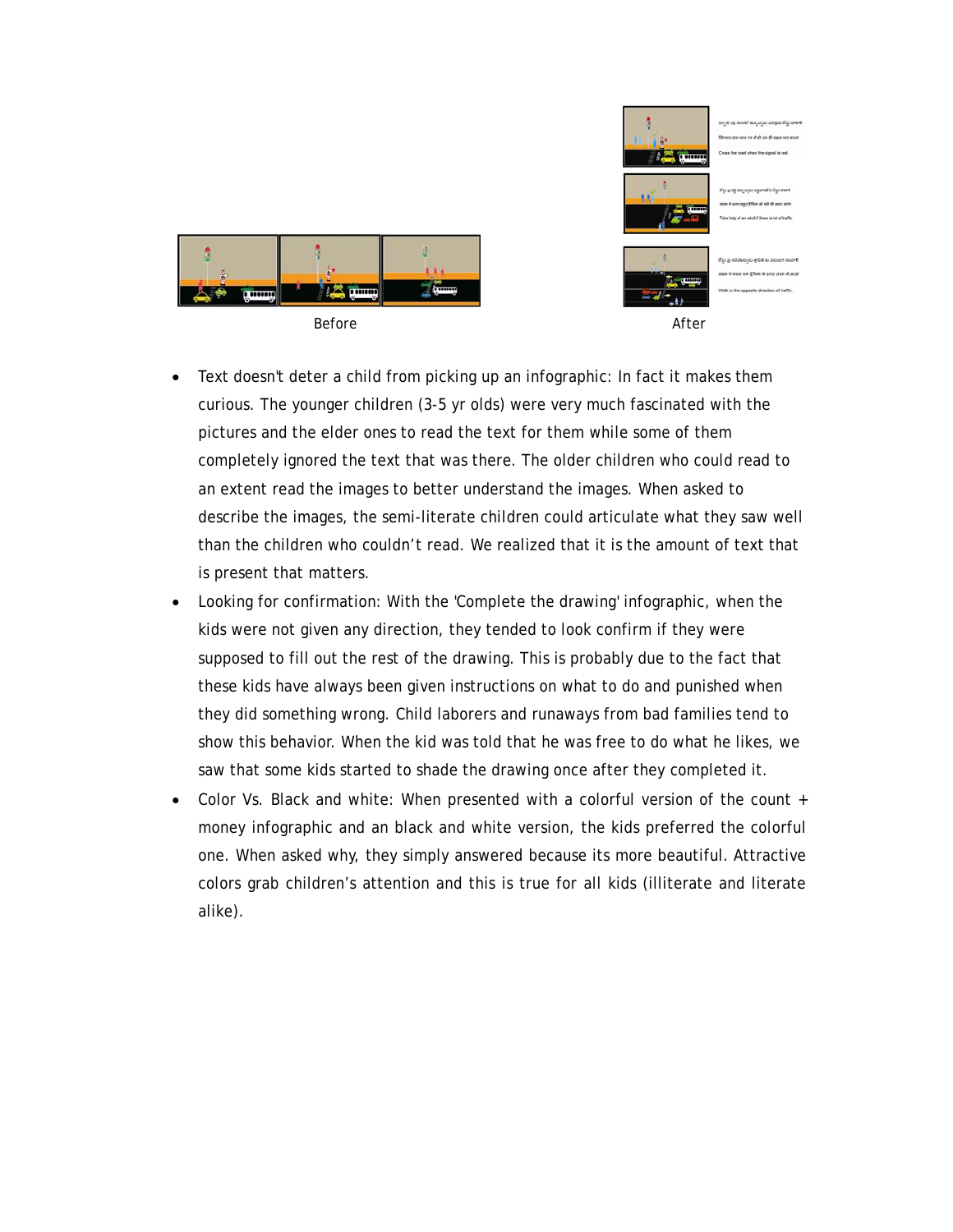# **3.2 Insights from drivers of change/Participators**

Following is some of the qualitative data we acquired by speaking to a random sample of Indian online population on the issue of street children in general and our specific concept.

- People care: "... they (street children) need to be brought out of their current environment entirely, and sent to schools and homes that have teachers" When asked how they felt about the issue of Street children, the educated population felt very strongly against the issue.
- Learned Helplessness: "...there is very little we can do. Government should take initiative to do something" While they care enough to oppose a certain issue and to a certain extent feel responsible for it, they often don't feel capable of changing the situation. While a part of this helplessness arises from the continuous failure of the system, a lot of it is learned.
- Idea of Participatory culture: "...that would be interesting. I would totally take it up if you can convince me that children are receptive of these infographics" When we provided them with the infographics and asked if they would be willing distribute them, one of the first question we usually faced was if the infographics were tested with street children. Once we clarified to them that they were tested with good results, we got a lot of enthusiastic response. They also ended up suggesting some very creative ideas around branding these infographics, distribution, resources that we could look up and medium (other than print) we could use to spread these infographics further.

# **4. Discussion**

Based on the feedback above, the final prototypes have been reiterated. We have presented these under Appendix I, II, III, and IV. Below are the design principles that we believe are applicable in designing for illiterate children.

# **4.1 Design Guidelines**

• Balance the use of text: Unlike adults [Medhi et al., 2009], children tend to be more curious with text. The key is to balance the text and image and have text purely as a supporting element. Children are curious to understand what the text is. If they don't know how to read it, they approach an adult to learn how to. This is, in a way, designing to modify behavior.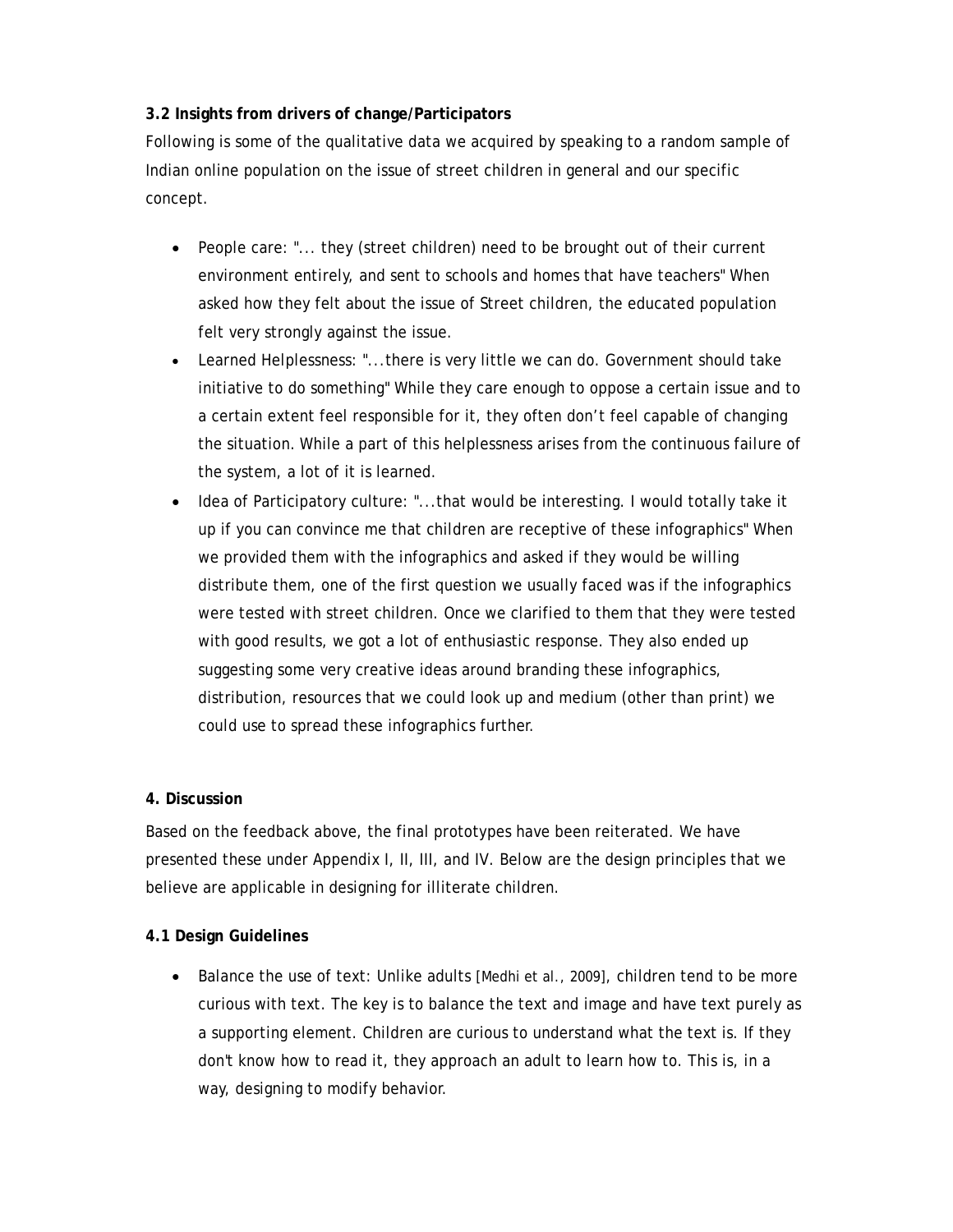- Be minimalistic in your design: The simplest things can be confusing to the child. For example, a line around an image can constrict a child to draw within the borders and give him a feeling that he is not supposed to use the white space. Also, their attention needs to be draws out to the specific point in your infographic therefore things that don't necessarily drive your point should be eliminated.
- Design by cognitive ability: Mental schemas, image perspective are all important things to be considered before designing. While one may be designing for the Preoperational period of a child, it is important to keep in mind that some of the mental skills from the earlier stages may not have developed[8]
- Use the story-telling method effectively: Images are powerful communication mediums with children. Images don't just communicate to them a set of instructions but communicate a story. For this reason, one could employ images as part of an effective story telling methodology**.**

# **4.3 Guidelines for Participatory Culture**

- Setting Expectations: It is important to set expectations upfront. The idea doesn't claim to solve the 400 year old social problem of street children. Rather, it is a way of bringing awareness to our children on the street on teaching them survival basics thus helping them take care of themselves.
- Giving them control: The amount of control and decision making that Participatory Culture offers to every member in the group is the most appealing element and is the biggest driver of participation and engagement.
- 'We love data': The online population is accustomed to believing in data. For this reason, making the process of prototype testing and their results transparent is critical.
- More than charity: Charity is only part of the solution. Explaining the limitations of charity and possibilities of other forms of support is pivotal. Teaching survival skills goes a long way when compared to money that can buy them lunch for a day.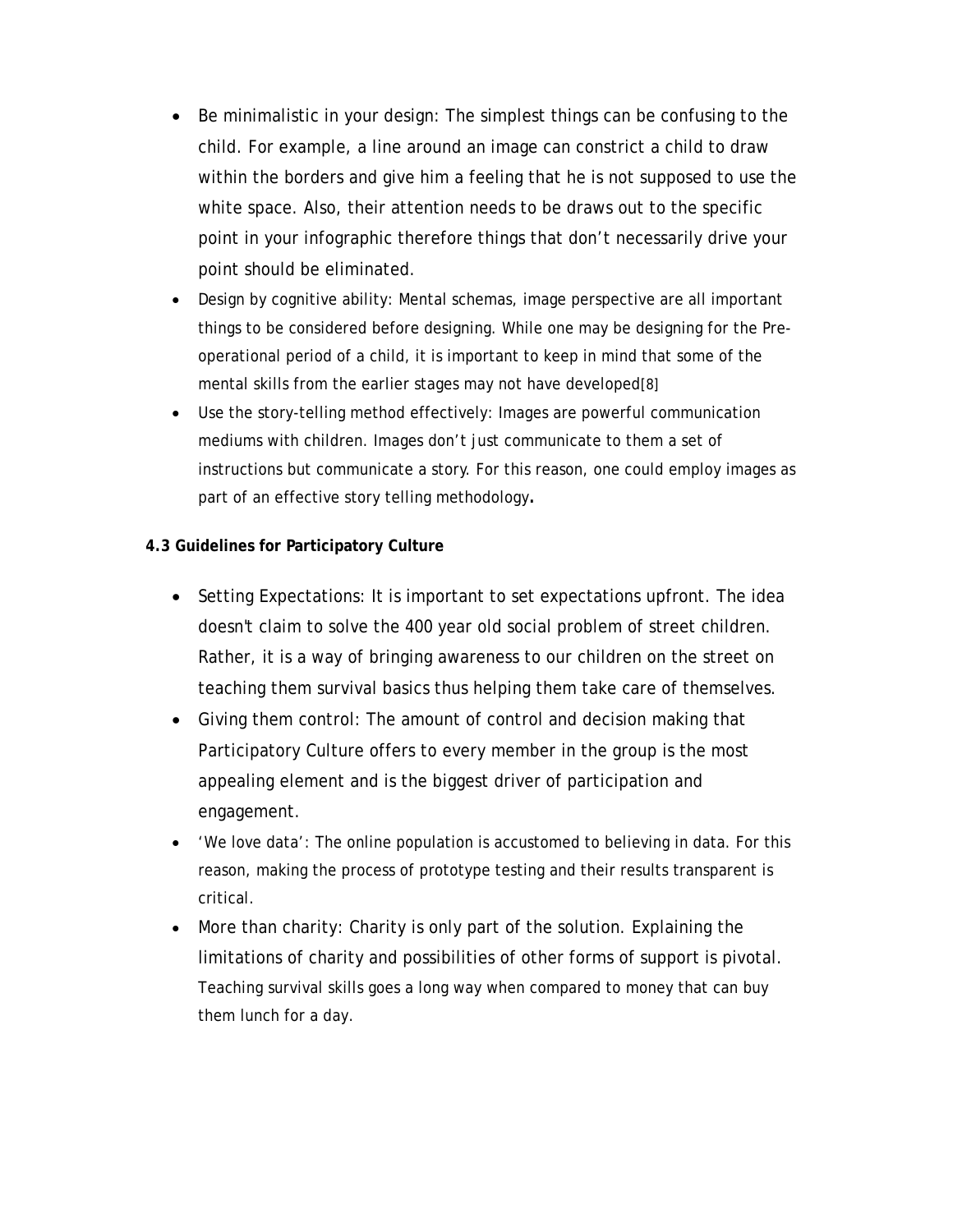#### **4.4 Future work**

In our interactions with the caregivers, volunteers in the field of social work focused on children and our brainstorming sessions we realized the number of possibilities this concepts holds. Some of the infographics we would like to explore going forward are:

- Guidelines on health for young mothers;
- Healthy sex choices/Safe-sex options for adolescents;
- Awareness on other topics such as Cleanliness, Child sexual Abuse, Drugs/Alcohol abuse and Child rights are other topics we'd like to explore.

We are considering expanding the concept to other traditional media (such as billboards) that street children can interact with ease and as a group. We'd like to work towards testing this in reality in India and based on the results actively pursue the possibility of making it global.

#### **5. Conclusion**

In this paper, we've presented infographics that are directed towards street children in India which have been tested with encouraging results. We believe the design principles presented herewith make a considerable contribution to the domain of illiterate-friendly design directed towards children.

We've also discussed the possibilities that participatory culture holds to influence this social change by employing a medium that is not only cheap but can be easily distributed. We believe this paper is one among the first in the domain of design and social media to draw the connection between participatory culture and the practical solutions it offers for social change.

#### **Acknowledgements**

First of all, we'd like to thank the children and the caregivers at Thara who let us into their home with open arms and introduced their world to us.

Praneet Koppula, the user-centered design advisor for this project and the first one to believe in the idea. Dedipya Kapila, the designer/advisor of graphic art and a constant encouragement. Gloria Benny (MAD) for her invaluable advice as a volunteer in the field of Social work. Finally, my family and friends for their deadlines, dinner reminders and constant support.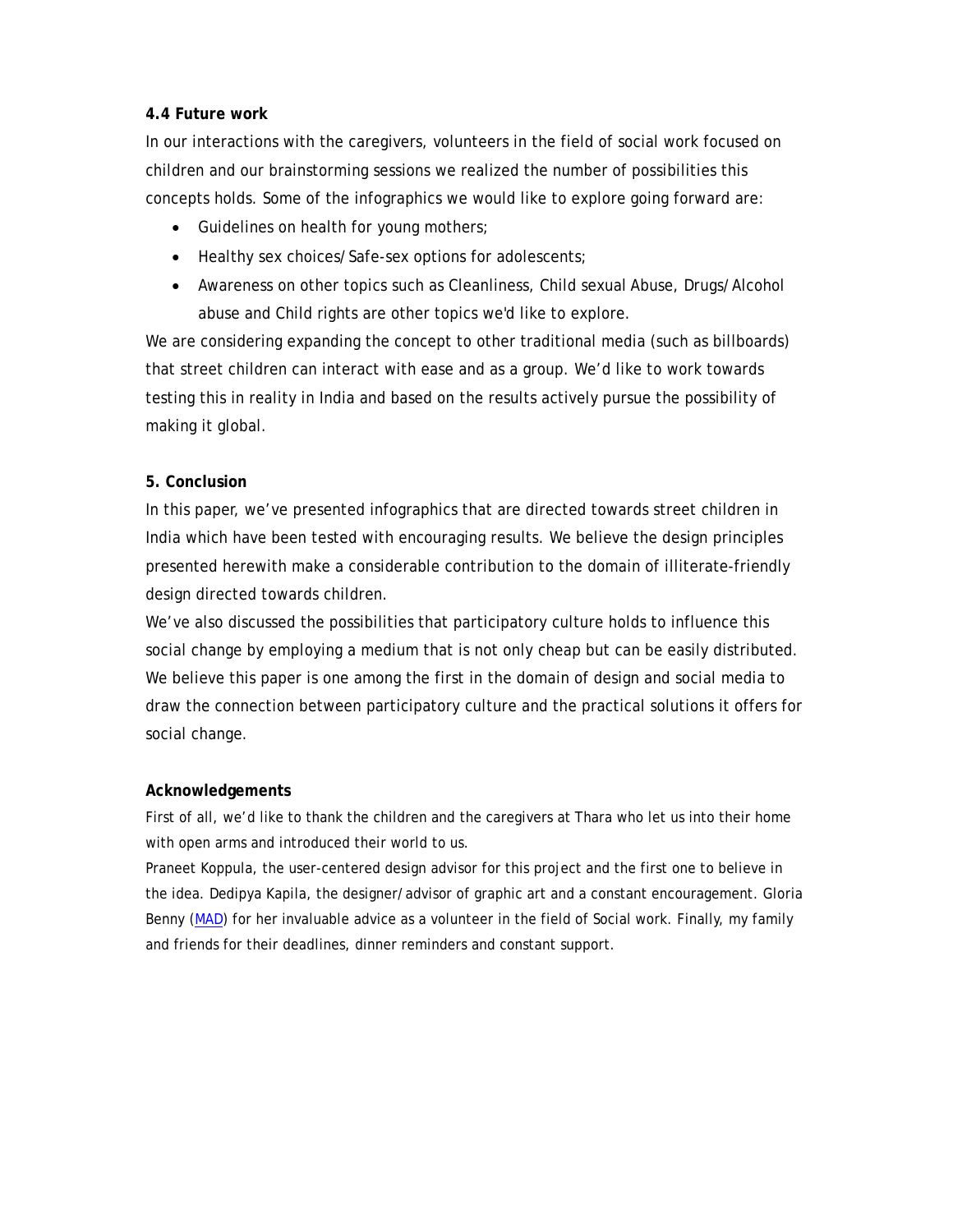**Appendix I**



 **'Complete the Drawing': A text-free infographic that is intuitive enough for the child to understand that he/she has to complete the drawing. The child needs to be given a pencil along with a print-out of this infographic.**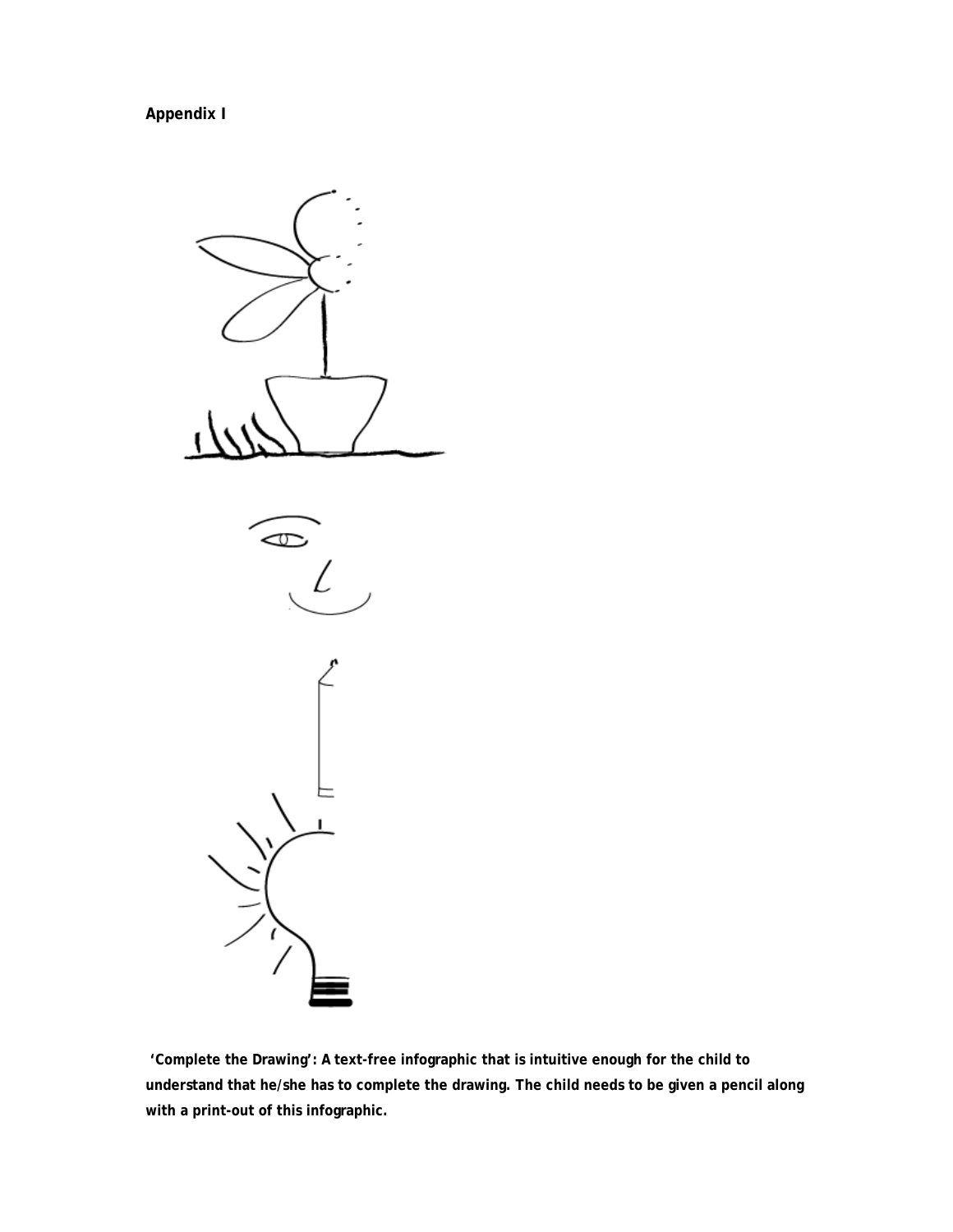**Appendix II** 



సిగ్నల్ పచ్చ రంగులో ఉన్నప్పడు రోడ్డు క్రాస్ చేయవద్దు जब सिग्नल हरे रंग में हो तब रोड को क्रॉस मत करना Do not cross the road when the signal is green



తెల్ల గీతలు లేని చోట రోడ్డు క్రాస్ చేయ వద్దు

सफ़ेद पंक्तिया जहा न हो वह सड़क क्रॉस मत करना

Do not cross where zebra crossing is not there



పుట్ పాత్ పై ఆడుకో వద్దు. ప్రమాదకరం

फुटपाथ पर नहीं खेलना. ट्रैफिक खतरनाक है।

Do not play on the main roads. It is dangerous

**'Traffic-safety don'ts': An infographic around the 'Do Nots' on a road. The text only supports the images and bright colors are there to grab attention. Please note that the English text has been included for the purpose of this paper and will not be present in the actual infographic.**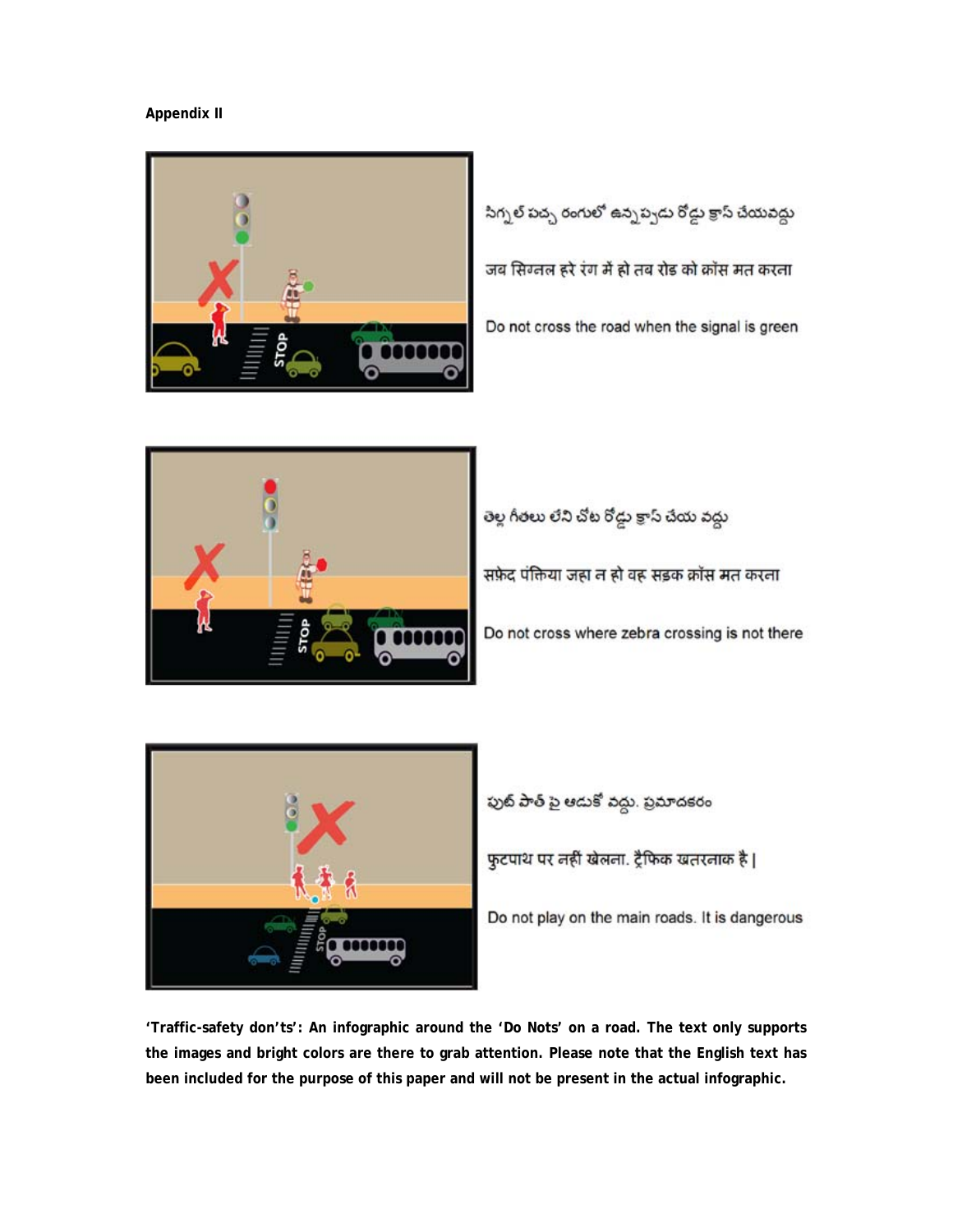#### **Appendix III**



సిగ్నల్ ఎర్ర రంగులో ఉన్నప్పడు మాత్రమే రోడ్డు దాటాలి

सिग्नल जब लाल रंग में हो तब ही सड़क पार करना

Cross the road when the signal is red.



రోడ్డు పై రద్దీ ఉన్నప్పదు పెద్దవారితోనే రోడ్డు దాటాలి सड़क पे अगर बहुत ट्रैफिक हो बड़ों की मदत मांगो Take help of an adult if there is lot of traffic



.<br>రోడ్డు పై నడిచేటప్పడు ట్రాఫిక్ కు ఎదురుగ నడవాలి सड़क पे चलते वक्त ट्रैफिक के उल्टा तरफ में जाओ Walk in the opposite direction of traffic.

'Traffic safety - Dos': An infographic around road-safety. The text only supports the images and bright colors grab attention the child's attention. Please note that the English text has been included for the purpose of this paper and will not be present in the actual infographic.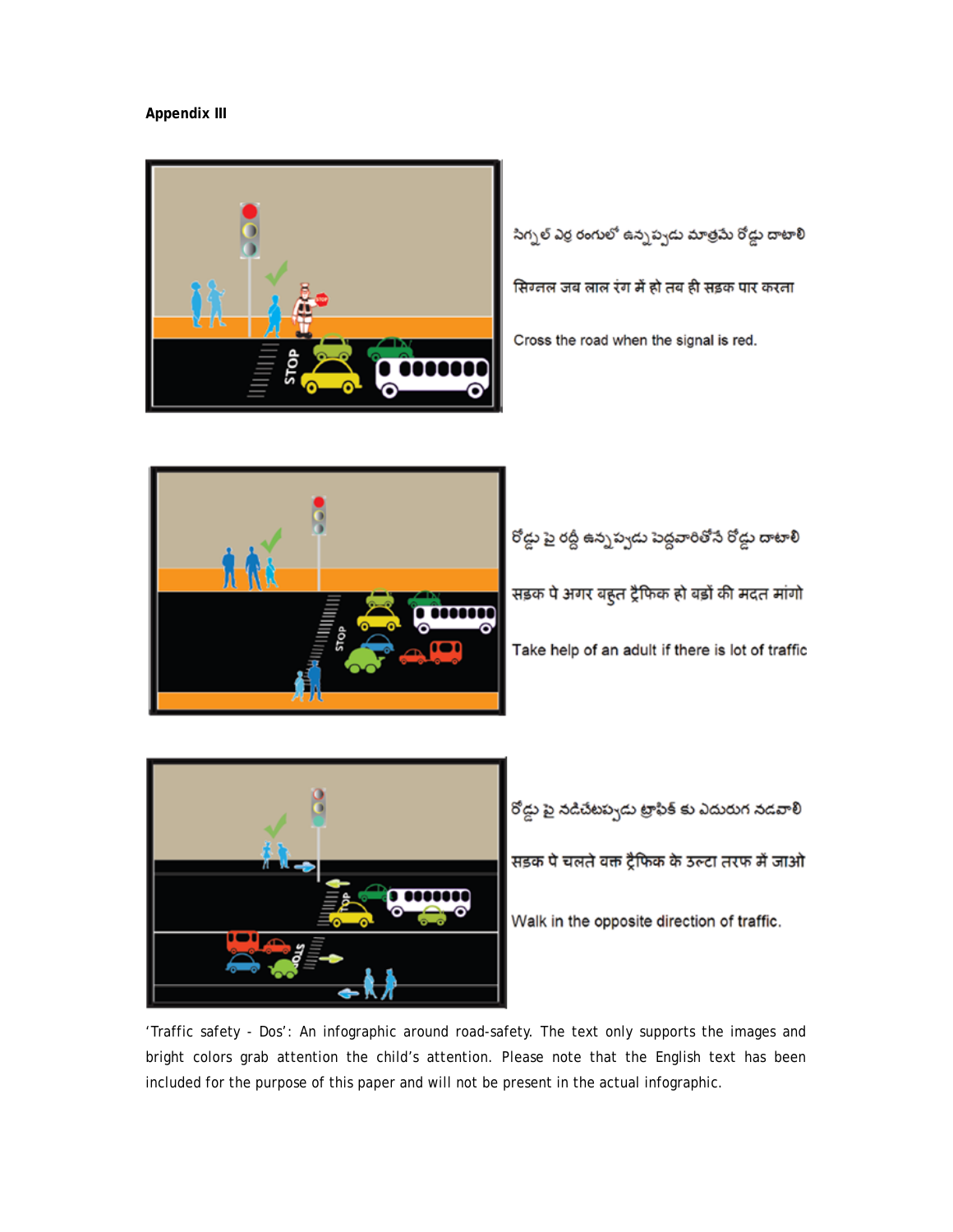

'Count + Money': Targeted towards the younger children, this infographic relates value of money with count in a very child-friendly manner.